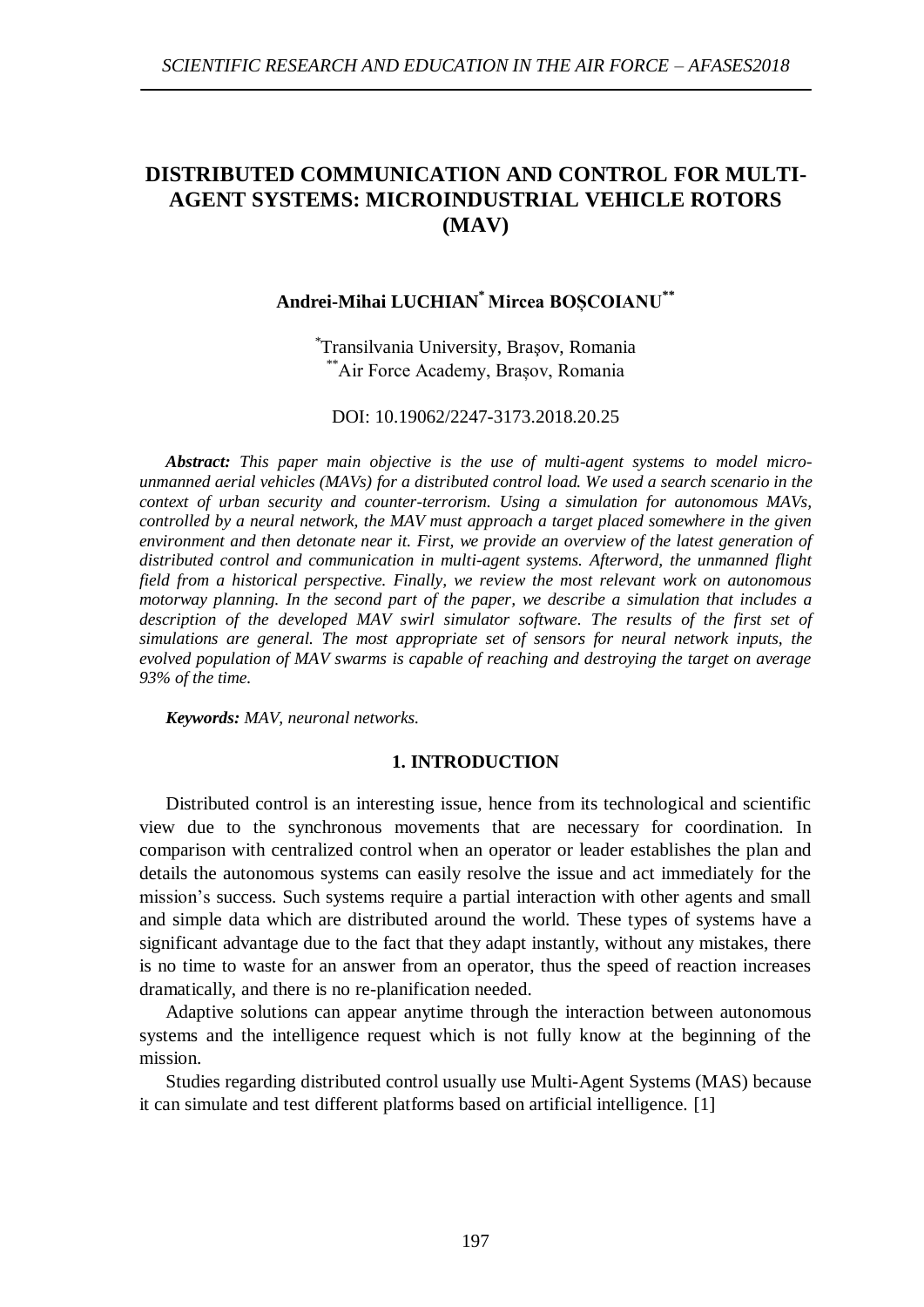The MAS methods have been in used in wide area of domains such as UAV (unmanned aerial vehicles), terrestrial vehicles, search and save, social knowledge, etc. Some researches such as Sastry and others concentrated on subaquatic systems (Eklud, [2]); Sykara (Koes, [3]) concentrated on hybrid systems for search and rescue based on humans, software's and autonomous robots. What I propose is the use of coordination architecture capable of finding fast solutions for all the issues that appear, planification for mission regroup and if the system is restrained due to multiple threats.

In the project SWARM-BOT, Baldassarre [4], the group of robots Trianni and Dorigo [5] develop a common cooperation strategy for exploration. The distributed coordination control is not managed by one operator or a leader, it is the result of auto-organization, for example positive feedback. Eventually, there have been proposed a diversity of MAS models such as those which study the behavior with animals, ant colonies and the predator group behavior.

An important issue that was not studied directly in the distributed control MAS is that of communication between agents and people in hybrid systems.

Most MAS models consider communication typically and they refer to implicit forms of communication. For example, visual clues in predatory models and communication in colonies. These communications can be of the most value in tasks that require higherlevel cognitive capabilities: planning and decision-making, as well as the integration of cognitive and language skills.

New studies as explicit communication has many implants. First, agencies that are authorized to communicate explicitly during the execution of a collaborative task could benefit from the exchange of information on the characteristics of the task being processed.

Thus, explicit communication systems cannot be defined by the humans but can emerge from the social interaction between agents. Another advantage of studying symbolic communication concerns the development of human killing systems and a human / robot / human hybrid system.

Finally, post-hoc analysis of the communications systems developed by agents can provide a meaningful insight into the best strategies. This can also be used to design and improve control systems distributed to humans.

## **2. UNMANNED AERIAL VEHICLE (UAV): GENERAL PRESENTATION**

First of all, it is crucial to define the description of unmanned aerial vehicle, also known as a UAV. To do so, we will adopt the definition provided by the Military and Associated Military and Associated Dictionaries Dictionary [W1], which states: ...A powered vehicle that does not carry a human operator, uses aerodynamic forces to secure the lifting of the vehicle, it can fly autonomously or can be remotely piloted, extendable or recoverable and carry a lethal or non-lethal task. Semi ballistic, cruise missiles and artillery missiles are not considered unmanned aerial vehicles".

An advantage for using UAVs instead of traditional crewed aircraft are to avoid human loss and, in the same time, increase the chances of success for their missions. In fact, as Cambon and colleagues [W2] report, unmanned aerial vehicles are commonly used in so-called "dull, dirty and dangerous" missions. The "boring factor" is easy to understand: during long and repetitive missions a car could offer a better alert status compared to a person, improving the overall success probability for the mission.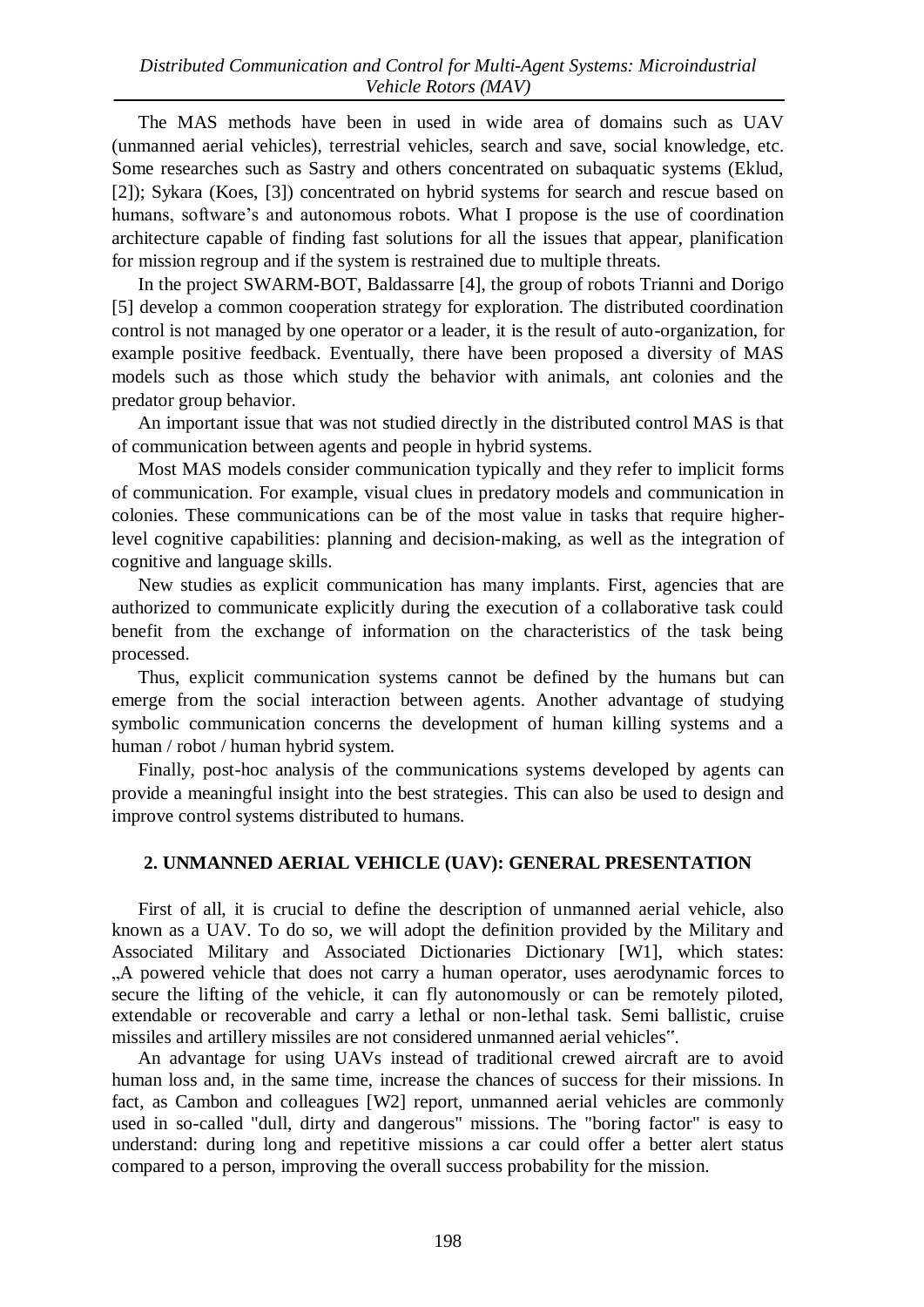The "dirty" aspect is related to the tasks where the danger comes not from the enemy, but from another source. For instance, despite the fact that they wore lead-fitting suits and the plane was shattered at landing, American pilots who flew data collection missions on the Pacific Bikini Atoll immediately after the 1946 nuclear tests suffered a radiation illness. Ultimately, the "dangerous" factor could be both physical and political.

Physical, if we consider that a crewed aircraft exposes pilots to any kind of risk, especially during reconnaissance missions. Political, if we consider the issues of capturing a person. Some sources, for example, link the American built unmanned aerial vehicles with the U-2 spy plane shot while flying over the Soviet Union sky during May 1960 and the subsequent capture of its pilot, Francis Gary Powers, by the Russians.

Driving the so-called "U-2 crisis," this event clearly demonstrated to US governors how it was not politically acceptable to capture a pilot by the enemy during the Cold War.

In recent years, due to the rapid improvements in technology, a new category of UAV has emerged. These are called micro-unmanned aerial vehicles (MAVs), properly known as Class I UAVs, as defined by the US Army [W3], which states:

The Unmanned Aerial Vehicle of Class I (UAV) offers the soldier dismantled with the Recognition, Surveillance and Acquisition Target (RSTA). Estimated weight is less than 41 pounds, the air vehicle operates in complex urban and woodland land controlled by dismantled soldiers. The aircraft can also be equipped with  $EO / IR / LD / LRF$  capacity to carry out the RSTA mission and use a heavy fuel engine (HFE) as a propulsion system.

Class I uses flight and autonomous navigation but will interact with the operator's network to dynamically update the targeted routes and information. Sometimes it provides assistance for early recognition and warning. It will also realize a limited relay to communicate in limited field action. The system (which includes an air carrier, control device and ground support equipment) is packed in the rear.

The MAS category is, in fact, only the natural result of the evolution of the UAV that have taken place over the last decades. They, became smaller and lighter than their predecessors, reaching true points of excellence. Consider, for example, the MC2 EPFL, a 5-gram fixed wing aircraft made of carbon fibers and thin films Mylar [6] [7] or MicroGlider developed by Wood and colleagues [8].

Even if we are now faced with a race to the most extreme forms of miniaturization, we already have reached a point where MAS can be successfully applied to innovative tasks. [9]

## **3. AUTONOMOUS PLANNING OF UAV / MAVS**

The fact that an aircraft is not capable of transporting human pilots directly implies that it must be conducted in a different way. Nowadays,the UAVs that are currently used in real application scenarios are being controlleddynamically from a distance by a human crew that is in a remote position using a Tactical Control Station (TCS). Using multiple UAVs, at the same time, means that they must have their own guidance systems.These guidance systems are slightly similar to autopilot used in civil aviation, as they simply provide the UAV with a certain plannedroute.

Focusing on autonomous guidance systems is not just an economic issue, even if the use of robots flying instead of the usual "crew plane plus the human pilot" would save the enormous amount of money needed to prepare pilots. The idea is that a computer program can usually exceed a man in carrying out many different tasks, both in terms of reliability and accuracy.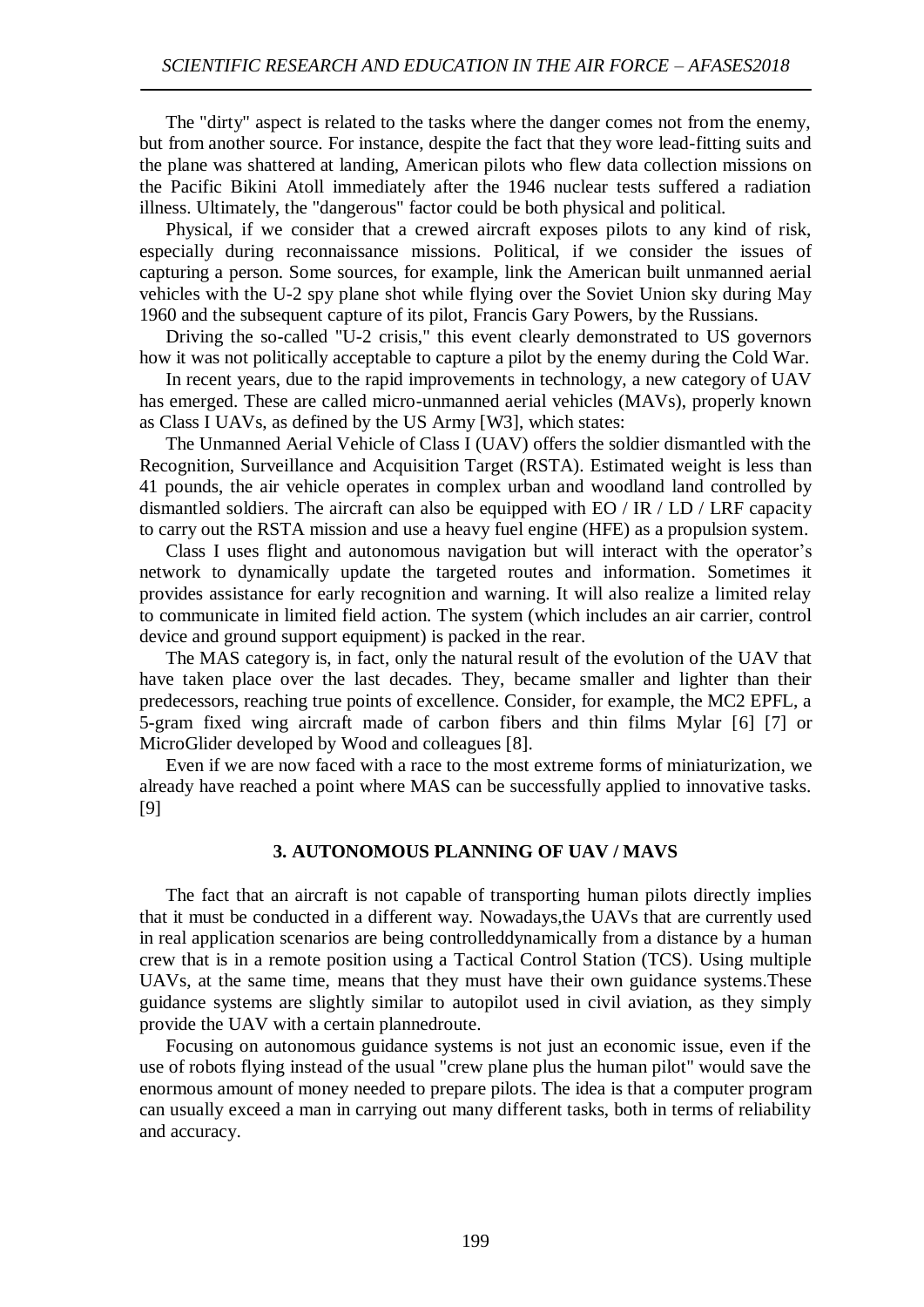The issue currently stated is that a human pilot is limited when we think of driving a bunch of MAS in city environment. To be capable of controlling various members of the party from a remote position means to be able to manage an infinite flow of information that enters the TCS every second and to answer properly. The flow of information is incomparably higher than that usually received by a pilot driving a Predator several kilometers above sea level. It is virtually impossible for a man to manage all this data that comes from the field. This is actually impossible if we want to hire dozens of MAS and move them like a real swarm. This is the main reason for increasing the interest in autonomous robotics.

According to Richards and colleagues [10], the current approaches to autonomous control of UAV cooperation can be divided into several different groups:

• deliberative approach: focused on developing a specific flight path for each UAV to follow. Such flight paths are rigid and no effort is made to modify them if new information is received (such as the discovery of a hostile element in a war environment).

• the adaptable replanning approach: To achieve certain degrees of flexibility, some deliberative systems include an adaptive re-planning element. In adaptive replanning, a centralized controller generates a specific flight path for each UAV to follow based on currently available information. The UAV follows that flight path by sending sensor information back to the controller as it becomes available. As the controller receives new information, it can generate new flight paths that are transmitted back to the UAVs. New plans may, for example, consider locating an unknown previously unknown enemy or that a UAV was lost due to a mechanical failure or for many other reasons.

• Reactive strategies: rather than generating a specific flight path that needs to be updated during missions, this approach tends to generate a so-called "reactive strategy" for each UAV.

In the aforementioned paper by Richards et al., Where a UAV team has to cooperatively explore a particular area, the decision tree that controls the various aircraft is developed through genetic programming methodologies. Even if the main idea according to the controller system cannot be something outside the UAVs but needs to be incorporated - could be fully agreed, a more convenient approach could be to use evolving evolutionary neural networks (Parisi et al., Noli and Parisi, Floreano and Mattiussi, Mitchell), mainly for two reasons. First, it's easier to use neural networks instead of GPs for this type of task, because the behavioral deposit you give to MAVs is much simpler. Second, if properly trained, neural networks allow a much larger generalization capacity than a decision tree that evolved through genetic programming.

However, in both cases, a computer simulation is needed for cost and time reasons (for an overview of the importance of simulations in modern science, see Casti [11], Parisi [12], Cecconi and Zappacosta [13]). Developed strategies need to be evaluated in the simulated environment because the evolutionary process potentially requires thousands of evaluations of the strategy to converge on effective solutions.

Neural networks are commonly used in terrestrial and underwater robotics, but very rarely as control systems for flying robots. The main exception to date, the review of literature, is the work that Floreano and colleagues [14] [15] carry out at EPFL. Their project is focused on hiring fully autonomous MAVs where each member of the roi acts as a signal repeater to create a secure communication infrastructure between human rescuers and the base station working in areas affected by natural disasters. At the same time, Owen Holland and his research group [16] [17] are studying how to use neural networks as controllers for autonomous helicopters.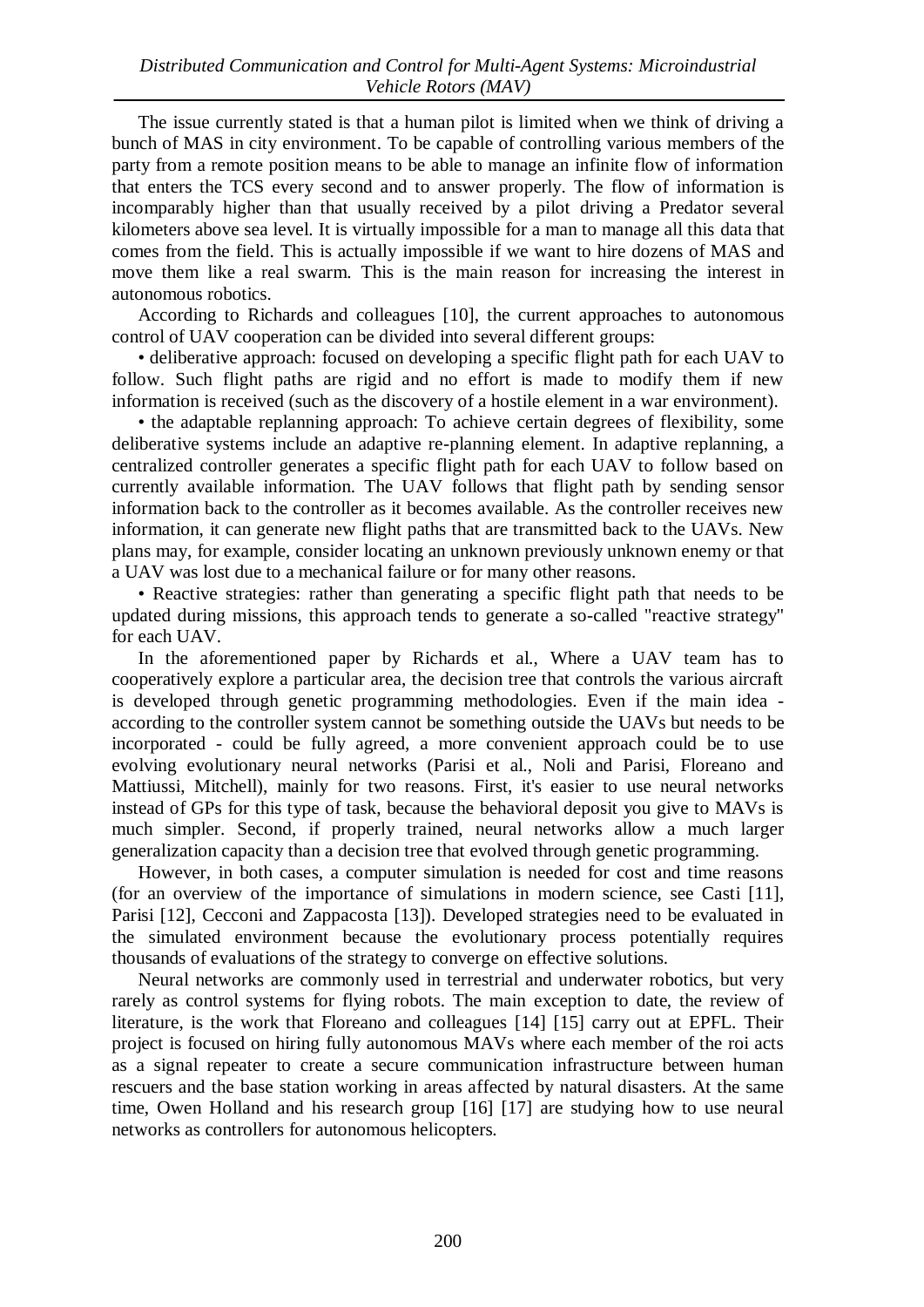Finally, even if this approach falls within the adapted re-planning category, other significant insights come from the work carried out within the Autonomous Flight Systems Laboratory at the University of Washington. Emphasizing the importance of using heterogeneous autonomous systems instead of traditional hierarchical structures, Rathbun and Capozzi [18] have developed an efficient route planning algorithm for situations where UAVs have to modify their paths to avoid a range of other flying aircraft near.

#### **4. CONCLUSSIONS**

In this paper we have showed how a neural network controller for MAVs can be successfully developed using a computer simulation based on evolutionary algorithms.

With a more realistic environment, we could add to the MAV's behavior a social dimension. Thus, replacing the target with a more robust one that needs two contemporary hits to be destroyed.

Another direction would be to increase the number of MAV members belonging to a swarm and vary the starting points. This way, we will be able to develop a true swarm behavior. After we can suggest the use of non-cloned MAVs, individual characteristics (such as would be, for example, a preferred direction to be followed when approaching prey).

Gradually, the aim is to move on to a more realistic scenario. We will use a threedimensional environment that contains objects characterized by real physical properties.

## **5. ACKNOWLEDGEMENTS**

The authors wish to thank the "*Transilvania*" University of Braşov and "*Henri Coandă*" Air Force Academy of Brasov for supporting the research necessary for writing this article.

#### **REFERENCES**

- [1] Prisacariu V., Cîrciu I., Cioacă C., Boşcoianu M., Luchian A., *Multi aerial system stabilized in altitude for information management*, REVIEW OF THE AIR FORCE ACADEMY, 3(27)/2014, Braşov, Romania, ISSN 1842-9238; e-ISSN 2069-4733, p 89-94;
- [2] (ICANN97). Proceedings of the 7th International Conference on Artificial Neural, Networks. Berlin: Springer Verlag, pp. 733-738;
- [3] Baldassarre, G., Parisi, D. and Nolfi, S. (2006) *Distributed Coordination of Simulated Robots Based on Self-Organization*. Artificial Life, Vol. 12-3, pp. 289-311;
- [4] Trianni, V. and Dorigo, M. (2006) *Self-organization and Communication in Groups of Simulated and Physical Robots*. Biological Cybernetics, 95(3), pp. 213-231;
- [5] Zufferey, J.C., Beyeler, A. and Floreano, D. (2007) *Insect-inspired Autonomous Microflyer*. International Symposium on Flying Insects and Robots, pp. 133-134;
- [6] Zufferey, J.C., Klaptocz, A., Beyeler, B., Nicoud, J.D. and Floreano, D. (2007) *A 10-gram Vision-based Flying Robot*. Journal of the Robotics Society of Japan. Special Issue on IROS'06. In press;
- [7] Wood, R.J., Avadhanula, S., Steltz, E., Seeman, M., Entwistle, J., Bachrach, A., Barrows, G., Sanders, S., and Fearing, R.S. (2007) *An Autonomous Palm-Sized Gliding Micro Air Vehicle*. IEEE Robotics & Automation Magazine, pp. 82-91;
- [8] Prisacariu V., *The UAVs in the theatre of operations and the modern airspace system*, RECENT Journal, 3 (39)/2013, Transilvania University of Brasov, Romania, ISSN 1582-0246, p. 169-180.
- [9] Richards., M.D., Whitley, D. and Beveridge, J.R. (2005) *Evolving Cooperative Strategies for UAV Teams*. Genetic and Evolutionary Computation Conference (GECCO 2005), ACM Press;
- [10] Casti, J.L. (1998) *Would-be worlds. How Simulation is Changing the Frontiers of Science*. John Wiley & Sons Inc;